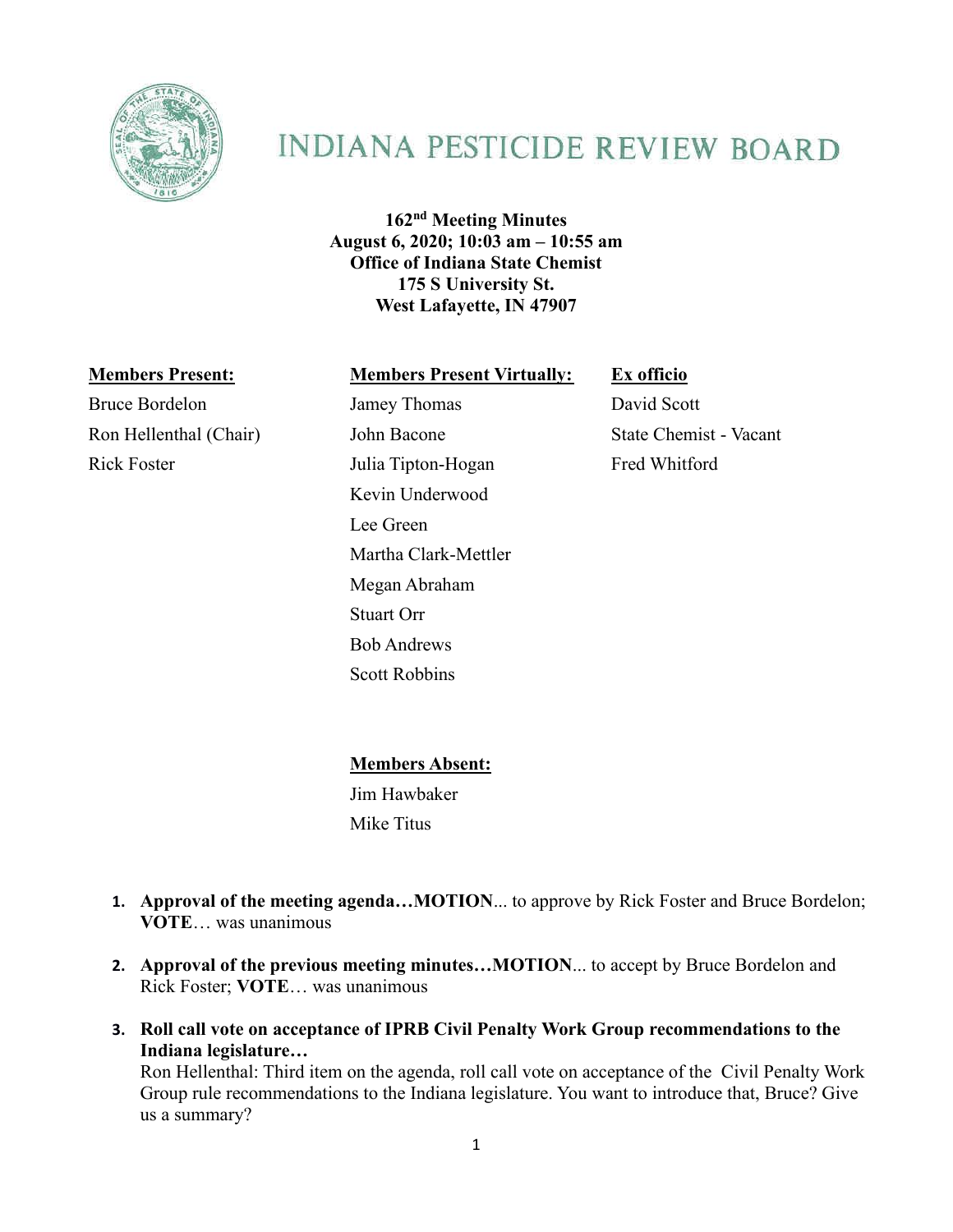Bruce: L.E., can you post the proposed document on the screen? Dave, you'll probably be as anyone to address this...

Dave Scott: Okay.

Bruce: I can introduce it, as the chair of that group. It's on the pesticide review board website as well. The civil penalty work group was established by the legislature last year and we met for the first time in May, had a little bit of a delayed start due to COVID, but once we got going, we made fairly rapid progress and we've come up with what we feel is a very good solution to the existing civil penalty rules that are in place. I'll turn it over to Dave Scott to let him give an overview of the new proposal.

Dave: Thanks, Bruce, I'm going to focus primarily on the changes that the work group made since the last meeting of the entire board earlier this year. The primary changes are relatively minor. Scroll down to the first yellow highlighted area. (Thanks, everyone for your patience.) This document has been posted on the review board meeting website, probably since about July 18<sup>th</sup>.

The first change we made is item number 6, distinguishing when the violation relates to storage of a mini-bulk container outside of secondary containment. And again in this language we are distinguishing between both mini-bulk containers which are designed to be portable and larger, permanent bulk containers which are meant to be permanent and stationary. We are also distinguishing between mini-bulk containers containing general use pesticides and those that contain restricted use pesticides. Previously those were lumped together but it was pointed out that there should be a distinction between those storing restricted pesticides versus general use, with a higher penalty to those containing the restricted products-- because they are often a threat to groundwater/water quality or to humans upon exposure. That's one of the changes made from the last meeting. Ron, do you want to ask for audience input one topic at a time or all together at the end?

Ron: Why don't we ask for comments or questions one at a time, since there's really only a handful.

Rick Foster: I have a question. Is it redundant to say "non-restricted general use" or is there a "restricted general use" or would general use be sufficient?

Dave: That's a great catch, Rick. It is redundant and it is redundant on purpose. General use is not an official term. They're either restricted or unclassified, but in general parlance, everyone refers to them as "general use" and we're just trying to make the distinction abundantly clear. But, yes, it is redundant.

Ron: Any other questions or comments? ...If not, let's go on to the next point.

Dave: The next item is section 7, this is a continuation of splitting out the general use mini-bulk pesticides from the restricted use mini-bulk pesticides, the reason this one looks a little bit different is that this category/grouping applies both to restricted min-bulk or any bulk pesticide container. The difference being if it is a large, permanent storage container that is uncontained, whether it be general use or restricted use, this is the penalty that would apply, in addition to mini-bulks containing restricted pesticides.

Rick (?) : Do we have a definition separating mini-bulk from bulk?

Dave: The question was, do we have a definition separating mini-bulk from bulk and we do, it's the containment rule, we make that clear. And, actually, I prefer to keep it this way in the event we have to tweak the definitions at some point, we don't have to tweak the statute.

In essence, as we did with the last issue we discussed, are there any questions or comments?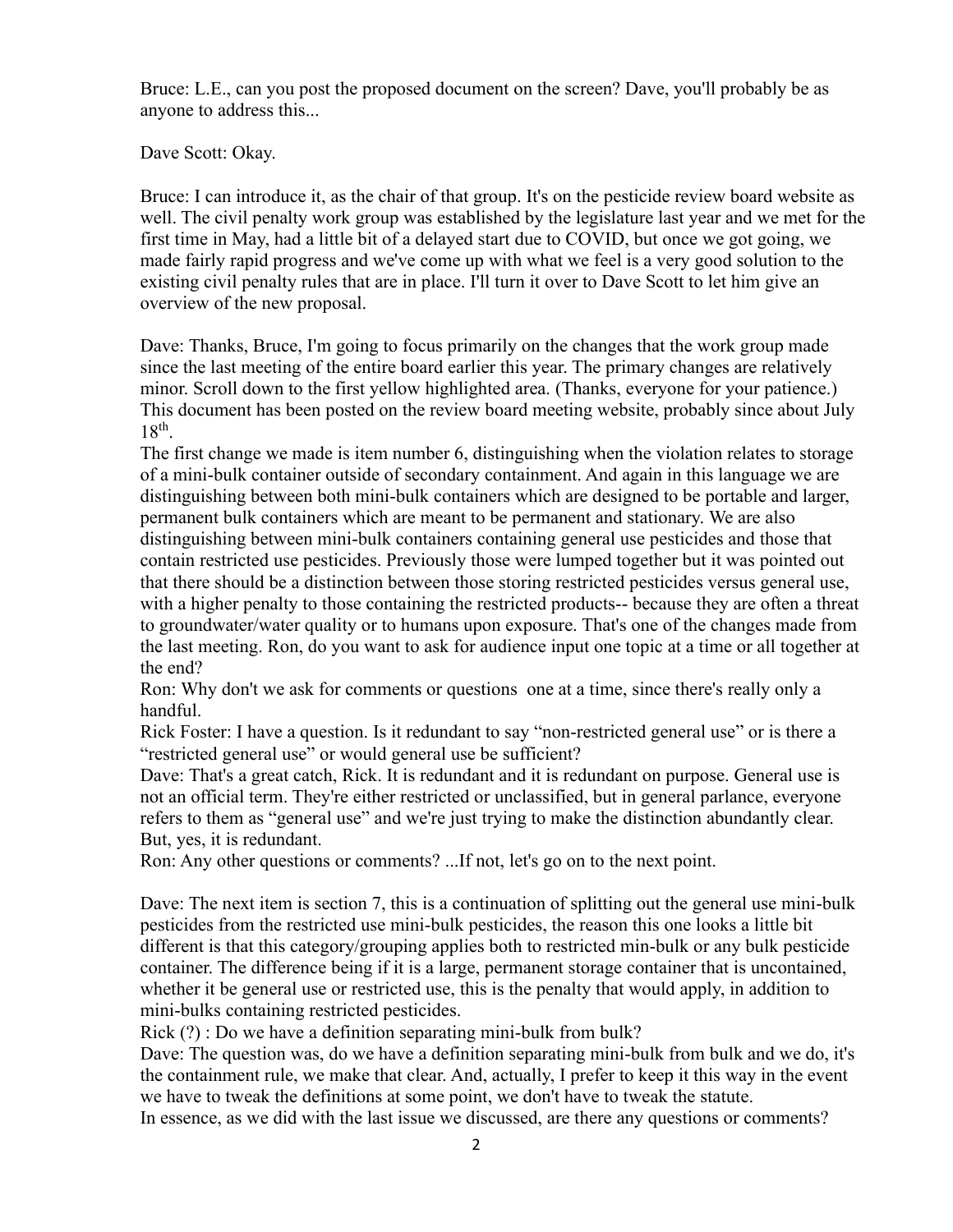The next item, highlighted in yellow, as pointed out at the last review board meeting, as it was stated previously it wasn't clear if only one or all of these mitigating factors could be applied to a civil penalty fee, for example, could a violator only qualify for 20% mitigation or, if you did all three of these things, the penalty could be mitigated by 60%. The intent was to apply each that were applicable to the violation to a 20, 40, 60% reduction in fee. We have used the word "each" instead of "any" and we believe that clarifies the intent that all three could apply and the could be cumulative. Questions or comments on that change? Hearing none, we'll proceed.

This one, which I believe is the last (one more each in another section)-- this was pointed out in the last full board meeting. It was pointed out that we have a variety of off-label use penalties but we neglected to include an additional scenario, you could have the misuse of general pesticide with no resulting adverse effect, you could have the misuse of general pesticide with a resulting adverse effects, you could have the misuse of restricted use pesticide with a resulting adverse side effects, but we had failed to account for the possible misuse of restricted use pesticide without adverse side effects. So we inserted or added this number to account for that possibility.

As discussed at the last meeting, in practicality, it's probably rare that we would document the misuse of restricted use pesticide without adverse side effects –usually, no one calls us to come investigate if there is no adverse effect-- but it is possible. One of the most logical possibilities of such an occurrence might be failure to comply with worker protection requirements on a label for example... there's no obvious resulting document-able adverse effect, but it's still off label use. Any questions or comments on that change? Hearing none...

The final change is another incidence of changing "any" to "each" – this language is redundant from the last section and the purpose for the redundancy is we're talking about two different chapters of the statute, IC 15-16-4 that deals primarily with product registration and the rules and regulations and requirements under that and IC 15-16-5 which deals primarily with applicator certification and licensing and pesticide application, so there is a need to make it consistent from one chapter to the next. I'll ask if there are any questions or comments on this revision. Hearing none, I'll turn it back over to you, Ron or Bruce.

Ron: Any general comments or questions? None? Then a movement for adoption.

**MOTION...** to approve by Bruce and Rick; **VOTE**… was unanimous

Ron: On behalf of the board, I would like to thank the members of the working group for, really, an extraordinary effort, bringing what might have been a very divisive discussion to what amounted to a consensus, including members of the regulated community. I truly think this was an enormously important product and I hope it will be received by the legislature in the spirit in which it has been provided.

Dave: Can I ask John Baugh to make a few comments on how the process will proceed with this recommendation at this point?

John: I have talked to Representative Lehe and Senator Leising, both are willing and want to carry the legislation. I told them we'd have language for them by September  $1<sup>st</sup>$ , I didn't want to over-promise, so it looks like we're going to be well ahead schedule for that. I will talk to them and we will get it into legislative services, they will get it drafted and move forward. In the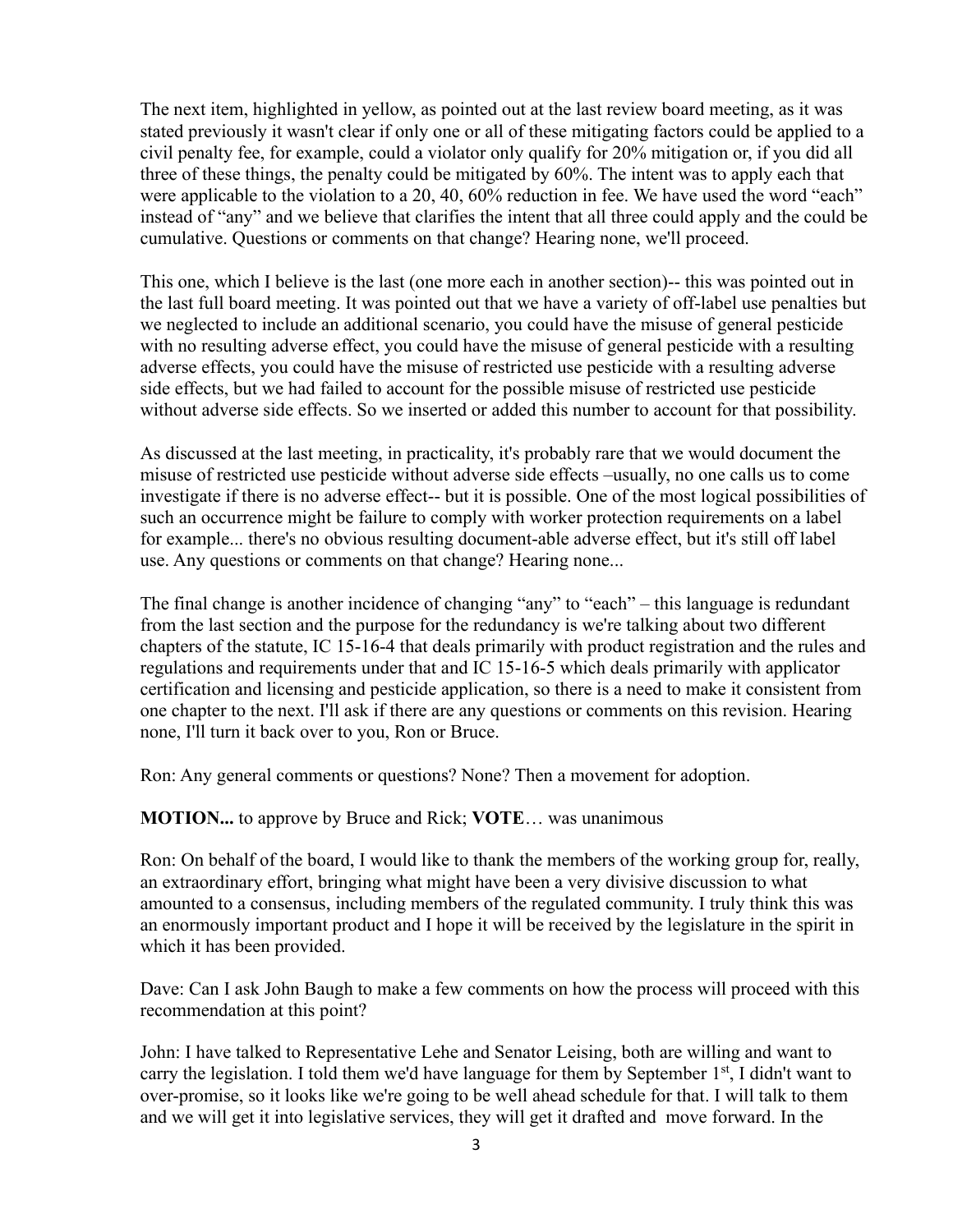meantime, I think it would be very appropriate that either or letters or emails to the state chemist in support that we could pass along to those folks, saying we were part of the process, we watched the process, we feel good about in the end product, we are in support of this recommendation, something along those lines. It is critical to these legislators that the industry shows their support. The second thing is to be prepared to be called upon in committee hearings, be ready to step forward and testify. If there is any issue or need to alter-- it will go back through the process. We don't want to use this bill for anything that would be controversial at all. Thank you all for your hard work and all the good will that has developed from this process and the work that has gone into it. I think we can move this fairly quickly so long as everyone stays on board and in agreement.

Ron: I've watched all the videos and thank you for your enormous contributions Bruce: I agree, I appreciate John's input. It was helpful to have him on board. I believe that a request for letters has been sent out, it's something we need to follow up, and that's something I'm happy to help facilitate.

Ron: One other short item— Office of Indiana State Chemist drift data that George was going to present to us... George go ahead.

## **4. Review of Drift Cases**

Dave: Again, we're just trying to identify for you data that we have collected historically, data that you've probably seen over the last four years or so. We started charting our off target movement or drift complaint response investigation data by active ingredients, that became important a few years ago. So you can see what types of ingredients are involved in drift cases more often than others. This is just an indication of the top four over the last 15 years or so.

Ron: Are these counts equivalent counts, for the entire season?

Dave: All of the data is for the entire year, except for 2020 as we're still in the middle of putting that data together.

Ron: But is this a typical reflection of other years? Is is likely to go up a lot from here?

Bruce: This has been a better year for planting, so I imagine there will be fewer drift complaints, compared to last year, which was disaster.

Dave: One of the challenges was getting the active ingredient specific information in a form we can present it, usually you're not able to do that until the end of the year, but we are able to track dicamba complaints because we've been tracking dicamba complaints specifically and we usually know when a complaint comes in that we suspect it's a dicamba complaint. But for the other ingredients, such as glyphosate, you will see that number go up once we finalize some of those cases.

Ron: Normally, dicamba has already been used, right? So it looks like a real improvement, is that a fair assessment?

Dave: Yeah, I think there's an improvement if your estimation is fewer incidents, 2020 is an improvement.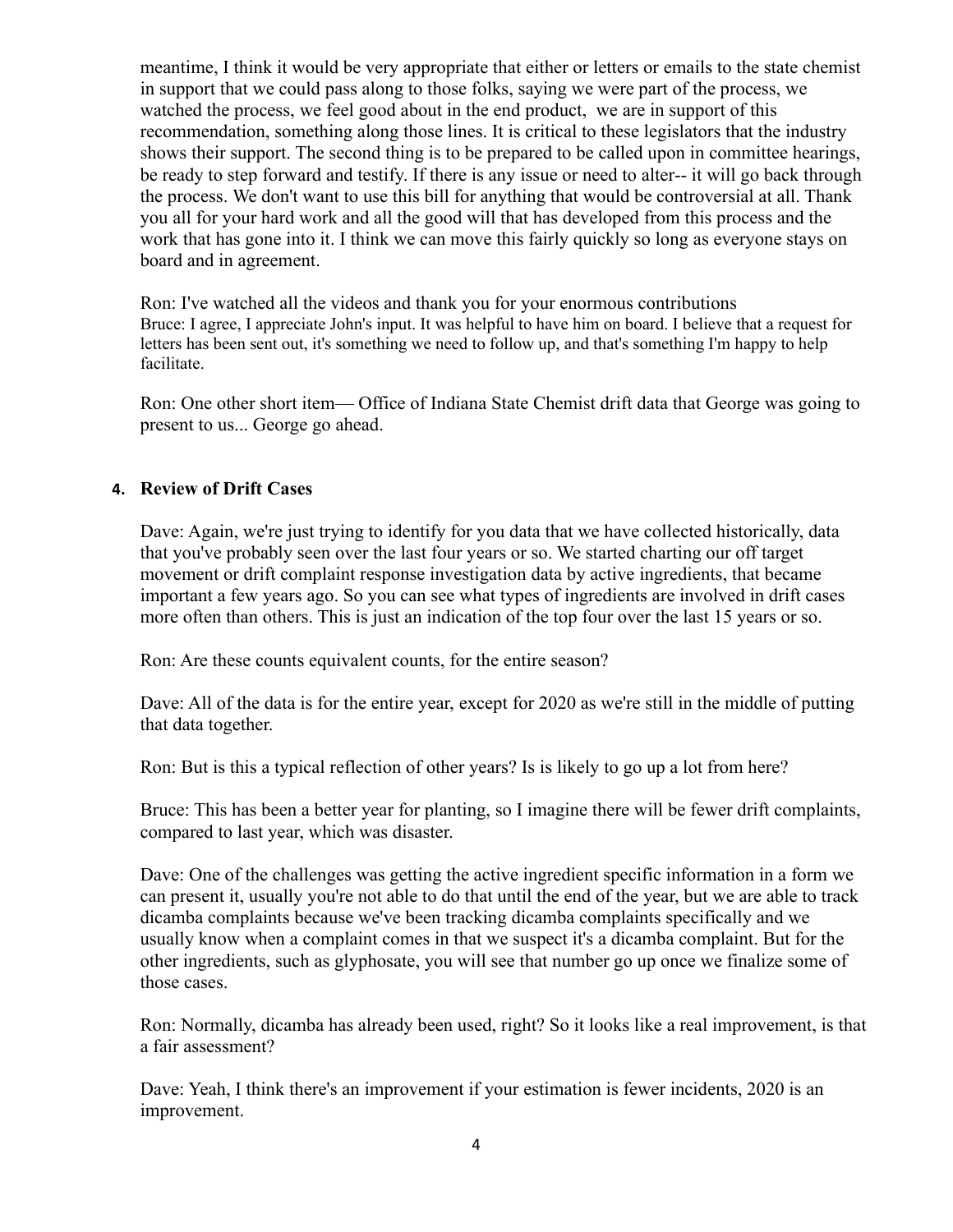Bruce: Again, we don't know whether that's due to enforcement or weather. This has been an extraordinarily good year for planting, compared to last year, 2017, 2018, both of which had a real wet spring.

Dave: I think you'll see that reflected partly in the total complaints, you'll see that as we're coming through.

George: I have taken a poll of the field staff, and although they do believe weather has had an impact and 9<sup>th</sup> circuit court has an impact, they all believe that the cutoff date was the most significant factor in reducing drift complaints. We're about 90 down from where we were last year, according to OCM, we had about 90 of those come in August-- my phone has fallen silent on dicamba complaints now.

John Baugh: Question back to the slide-- what do you contribute the increase in glyphosate for those three years? Was it because it was part of the dicamba mix?

George: Yes, almost all of those had a glyphosate dicamba mix and that shot the glyphosate numbers up quite a bit.

John: Thank you.

George: As a matter of interest, whenever we keep track of these ag drift complaints, it's all ag drift, we've had approximately 13 Aerial drift cases, so those numbers are up just a bit... to coin a phrase, we've probably flattened the curve. Most of the investigators feel it's probably the June  $20<sup>th</sup>$  cutoff date that's had the biggest impact on that.

Martha Clark-Mettler: Can you explain that a little more for me? Is it because it gives you less time to apply before it gets windy?

George: Looking at the data before this meeting, last year we had about 90 drift complaints come in in the month of August, I don't think we're going to get those this year, because anyone who is going to complain about dicamba already has.

Dave: Martha, if I can add, it may have to do with temperature. Higher temperature leads to a greater volatility with dicamba products... It could be due to a more advanced stage of neighboring crops, if you apply when they're in a sensitive stage... if they're not emerged yet, they aren't impacted while in the later in the year you go, the more plants may be there to impact.

Martha: So this cutoff date was a mandated date?

Dave: Yes, June 20<sup>th</sup> was a state restriction above and beyond what the federal label required. Several other states did so too, IL, MN, SD, ND... but those are all state actions above and beyond EPA requirements.

Martha: All right; seems like you made the right choice.

Rick: Do we have it sorted out what's mostly being impacted in the complaints? Which crops?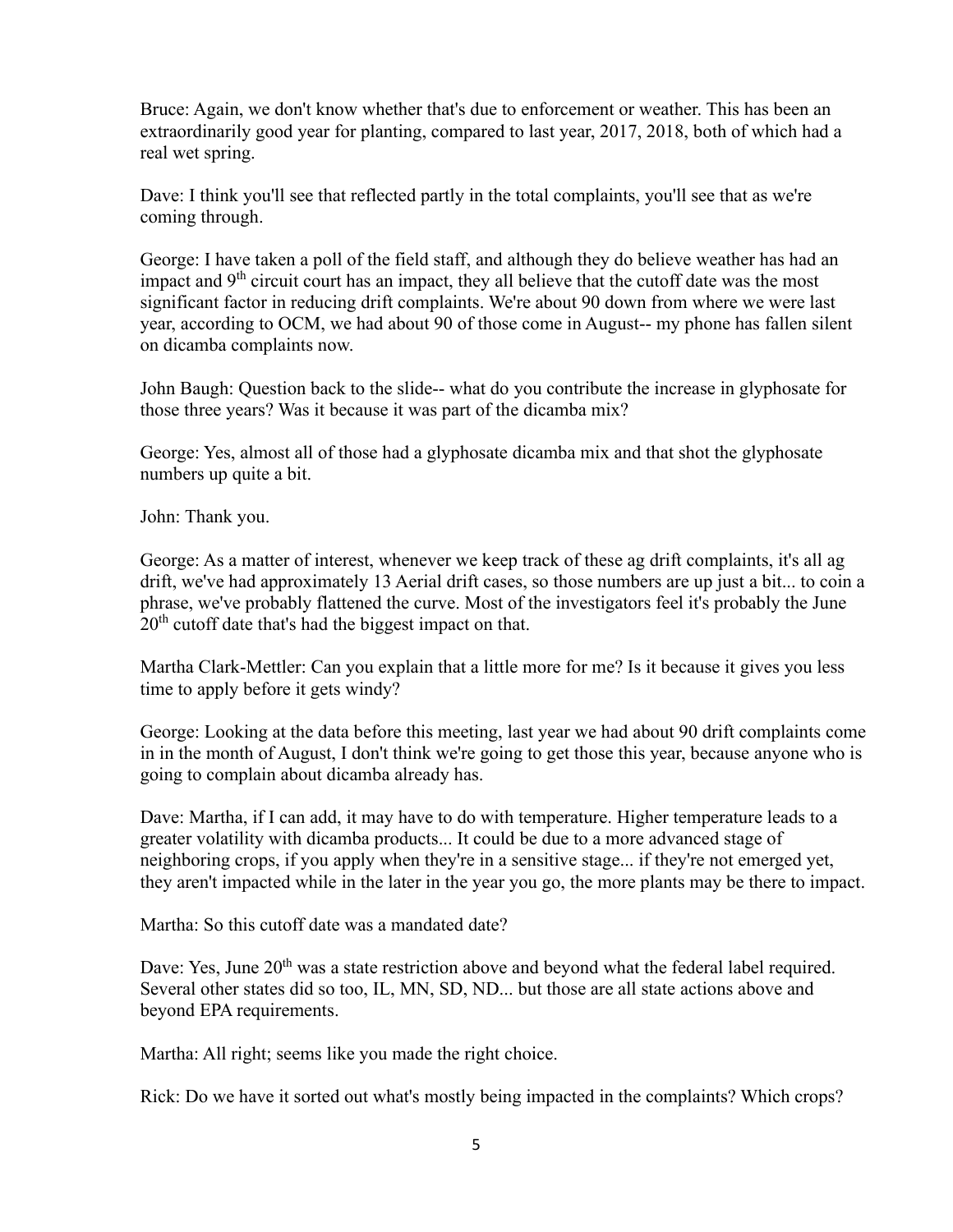Dave: We are tracking that data, it may not all be in the database yet. Most of these are nontarget movement to non DT soybeans.

George: No, you are correct. In the spring we get a lot of homeowner complaints, about their trees their ornamental, but then it's impacting non DT beans, those are the complaints we get. We're including documentary, so they don't have to have confrontations with their neighboring farmer, that has boosted the numbers a little bit, but most of it is impacting non DT beans.

Dave: Looking at it holistically, it was a good year to avoid drift. Maybe that had a lot to do with favorable conditions. Overall numbers look better and the dicamba numbers on top of that look better.

George: Right. If we got those same 90 complaints this year, the numbers would bounce right back up to the 2019 levels, but I don't expect that to happen, and that's due to the cutoff date.

Dave: Questions for George?

Seth Dibblee: George, this is Seth with EPA Chicago- I wondered if you've had any complaints of any post cutoff use? Of use of dicamba after June 20.

George: One. Yes, we've gotten one-- they were in a time crunch and have actually admitted that they did it, but yes, we have one that we're investigating where they applied after the cutoff date.

Seth: Okay, thanks.

Dave: Any other questions? No... Ron, talk about next meeting?

## **5. Next Meeting…**

Ron: We need to have one additional meeting this year. The date is uncertain as part of it going to depend on what EPA might do between now and the end of the year. Considering that we seem to be successful at having virtual meetings (hopefully there won't be many more) it seems like it might make more sense to hold on deciding the date until its clear whether we will need a specific response to whatever comes across. Given that, we'd like to defer any decision about a projected date-- three months from now would put it in early to mid-November, but it might have to be sooner than that depending on what is expected of the board.

If there are no objections to that, then, when the time comes, we will canvas everyone to find an acceptable meeting date.

Are there any objections to that? …

Dave: The only other comment I will make-- potential topics for future meetings, as Ron indicated, reacting to EPA decision on dicamba use on soybeans for the upcoming year, that'll be important to us as it has been the past five years. In addition to that the only other agenda item in the queue... we will maybe have some decisions related to enforcement appeal hearings, figuring out if we can do that virtually and safely between now and a future board meeting. There may be a panel decision to vote on at a futrue meeting, but in addition to that, the intention is to get back to an overall rule revision, collectively deciding if adjustments or tweaks are necessary. Started that process over six months ago, got sidetracked due to COVID, but we can get back to the business of that, of maybe approving and fine tuning our rules. Some things are of significance only to the State Chemist Office for revision, other things are significant to industry and public, once we start that process again, we'll get that information to you, hopefully in a timely fashion,